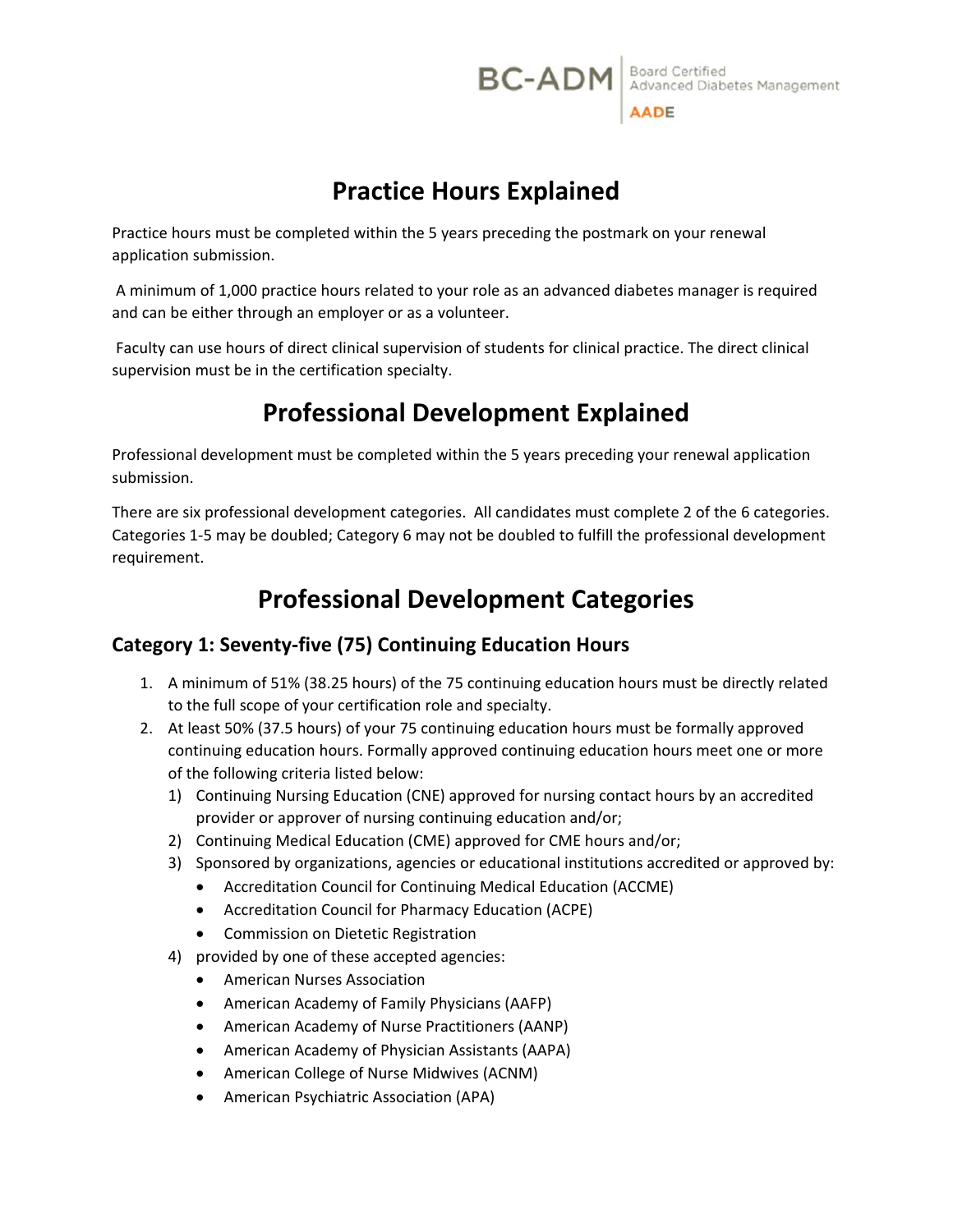**BC-ADM** Advanced Diabetes Management



- American Psychological Association (APA)
- American Psychiatric Nurses Association (APNA)
- **•** Emergency Nurses Association (ENA)
- National Association of Nurse Practitioners in Women's Health (NPWH)
- National Association of Pediatric Nurse Associates and Practitioners (NAPNAP)
- 3. The remaining 50% of continuing education hours do not have to meet formal criteria for continuing education hours; however, the content must be applicable to the BC‐ADM and your role (examples: in‐services, workshops, study modules, grand rounds offered by your place of employment).
- 4. Independent study and/or e-learning approved for continuing education hours by one of the accepted continuing education providers may be used for 100% of the required continuing education hours (examples: independent study programs, on‐line courses, articles from professional journals).
- 5. Other health care disciplines' continuing education hours applicable to your certification specialty (e.g. dietitian, medicine, social work, counselors, or physical therapists, etc.) are acceptable.
- 6. Repeat courses are not accepted for certification renewal. You may only claim credit for a specific course once, even if you took that course multiple times during the last five years.
- 7. The hours achieved from academic course work that is applicable to your certification specialty can be converted to contact hours. See Professional Development Category 2 for accepted academic course work and the formula to convert academic credit to contact hours.
- 8. As needed, you can use these formulas to convert continuing education credit/academic hours.
	- 1 contact hour = 1 CME or 0.1 CEU or 60 minutes
	- 1 academic semester credit = 15 contact hours 3
	- $\bullet$  1 CEU = 10 contact hours
	- 1 academic quarter credit = 12.5 contact hours

**Documentation:** Complete the continuing education hour section of the Professional Development Record to document the courses attended and the hours obtained. If course title(s) do not reflect the content, you must provide a brief a description of the content.

#### **Do not submit certificates in lieu of completing the form as these are not accepted and will delay the evaluation of your application for certification renewal.**

*Audit: If your record is selected for an audit, you will be required to submit supporting documents such as a copy of the statements of credit(s) showing the dates, title, number of contact hours, sponsoring organization, etc. In addition, you may be required to provide evidence of the applicability of the course to your certification.*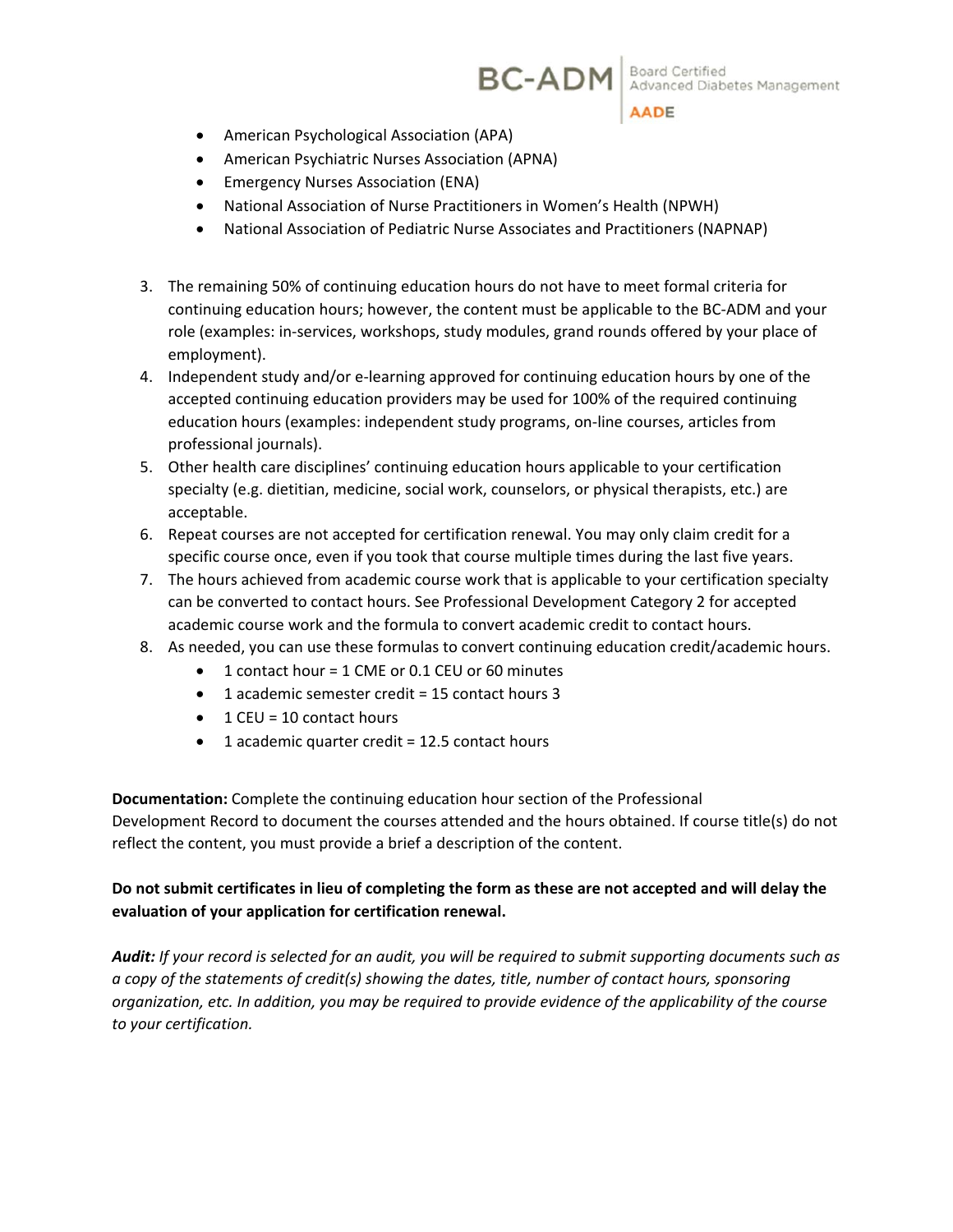## **Category 2: Academic Credits**

- 1. Complete five semester credits or six quarter credits of academic courses in your certification specialty.
- 2. If you do not have enough credits to complete this category, you may convert those credits to contact hours and report them under Category 1.
	- $\bullet$  1 semester credit = 15 contact hours
	- $\bullet$  1 quarter credit = 12.5 contact hours
- 3. Repeat courses are not accepted for certification renewal. You may only claim credit for a specific course once, even if you took that course multiple times during the last five years.
- 4. Courses taken toward degree completion or academic independent study courses are accepted if they are applicable to your area of certification. Examples include:
	- Adult education principles
	- Anatomy
	- Health/physical assessment
	- Nursing management/administration or health care administration
	- Nursing, Dietary or Pharmacy research
	- Pathophysiology
	- Physiology
	- Pharmacology
	- Sign language or and/or medical terminology for health care providers
	- Foreign language and/or medical terminology for health care providers
- 5. Academic credit received for a thesis or dissertation related to your certification specialty is acceptable. (If you use your thesis or dissertation credits to meet Development Category 2, then you cannot use the same thesis or dissertation credits to meet Professional Development Category 4.)
- 6. Courses that are generally not accepted for Professional Development Category 2: audited course, art, chemistry, physics, foreign languages, history, math, music, public speaking

**Documentation:** Complete the academic course section of the professional development record to document the courses attended and the academic credits received. If course title(s) do not reflect the content, you must provide a brief a description of the content.

#### **Do not submit transcripts in lieu of completing the form as these are not accepted and will delay the evaluation of your application for certification renewal.**

*Audit: If your record is selected for an audit, you will be required submit supporting documents such as transcript(s) showing the number of academic credits, sponsoring organization, etc. In addition, you may be required to provide evidence of the applicability of the course content to your certification. Please maintain supporting documentation for the entire 5 year Certification cycle.*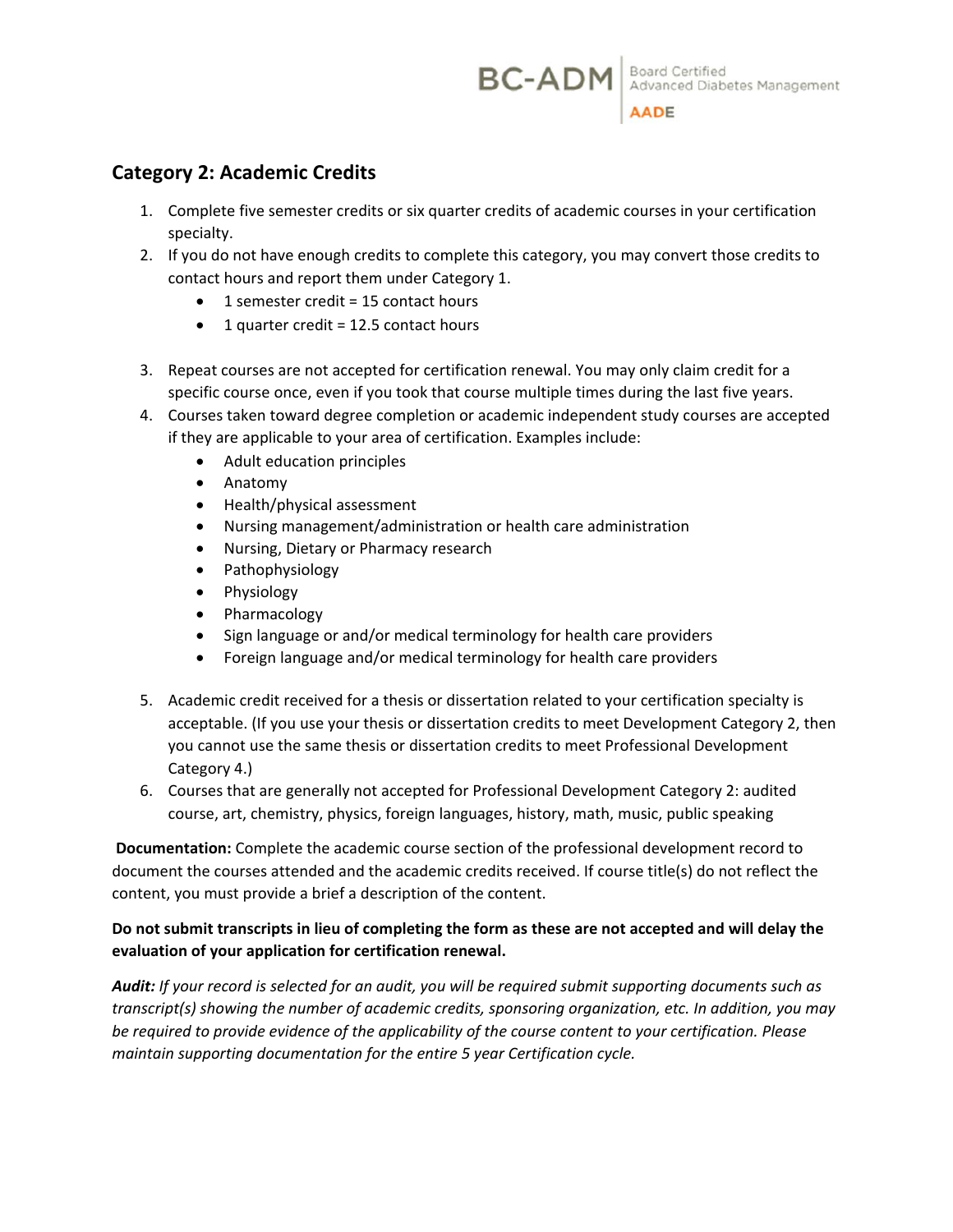## **Category 3: Presentations**

- 1. Five different educational presentations in your certification specialty that fulfill these criteria:
	- a. You are the primary presenter of a first time presentation;
	- b. The presentation(s) time adds up to at least 5 clock hours;
	- c. The presentation(s) is delivered in a structured teaching/learning framework to health care providers, or the public at conferences, grand rounds, in‐services, seminars, CD‐ ROM, internet based or other e‐learning formats, teleconferences, patient/family teaching, or public education.
- 2. The following presentations are **not** accepted toward your certification renewal:
	- a. Repeat presentations of the same material
	- b. Modifications of the same material
	- c. Presentations or lectures that are a required part of your job
	- d. Panel moderator.

**Documentation:** Send a completed educational planning document for each of the presentations. For a copy of an educational planning document please contact AADE at BCADM@aadenet.org

*Audit: If your certification record is selected for audit, you will be required to submit supporting documents such as a copy of the presentation outline, abstract, letter accepting your abstract, or a letter inviting you to speak, and evidence that you actually presented the topic e.g. thank you letter on official letterhead. Please maintain supporting documentation for the entire 5 year*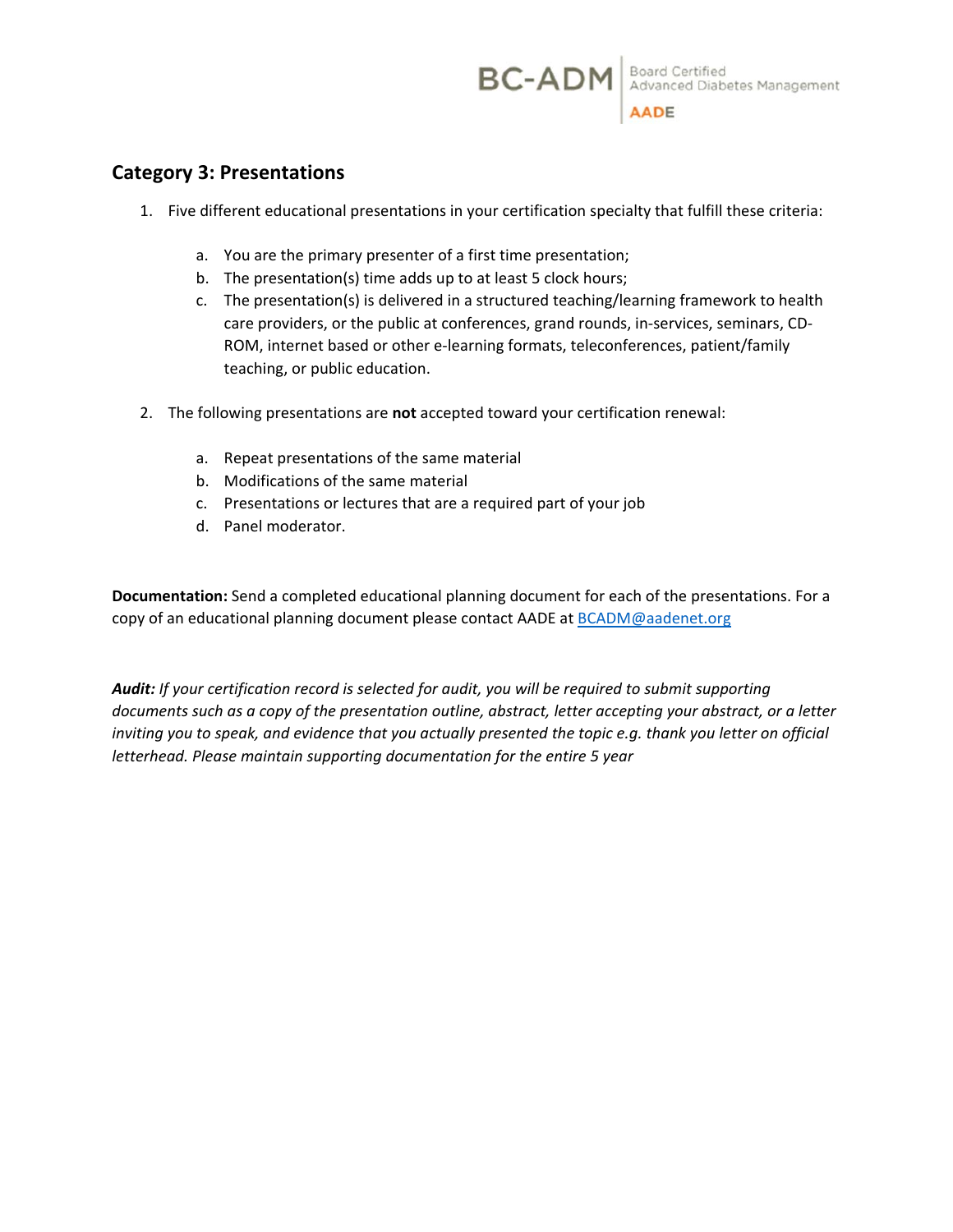**BC-ADM** Board Certified<br>Advanced Diabetes Management

## **Category 4: Publication or Research**

#### **Publication**

1. One (1) article published in a peer‐reviewed journal or a book chapter related to your certification specialty. You must be the author, co-author, editor, co-editor, or the reviewer.

**Documentation:** Complete the publication section of the professional development record.

*Audit: If your record is selected for an audit, you will be required to submit supporting documents to include:* 

- a. A copy of the table of contents and a copy of the entire article or chapter journal name with the date and your name.
- b. If you are the editor, then a copy of the page from the journal identifying you as the editor, or a letter from the publisher stating you are the editor.
- c. If you are the peer‐reviewed then submit a letter from the publisher stating you reviewed the article and the date this occurred.

#### **OR**

2. Five (5) different articles related to your certification specialty published in a non‐peer reviewed journal and/or newsletter.

 **Documentation:** Complete the publication section of the professional development record.

*Audit: If your record is selected for an audit, you will be required to submit the following information:* 

- a. Detailed outline of the content
- b. Copy of the e‐learning that clearly states you are the primary author
- c. Letter from the publisher stating you are the primary author.

#### **OR**

3. Primary author of content related to your certification specialty utilized in e‐learning and/or other media presentation

 **Documentation:** Complete the publication section of the professional development record.

 *Audit: If your record is selected for an audit, you will be required to submit the following information:* 

- a. Detailed outline of the content
- b. Copy of the e‐learning that clearly states you are the primary author
- c. Letter from the publisher stating you are the primary author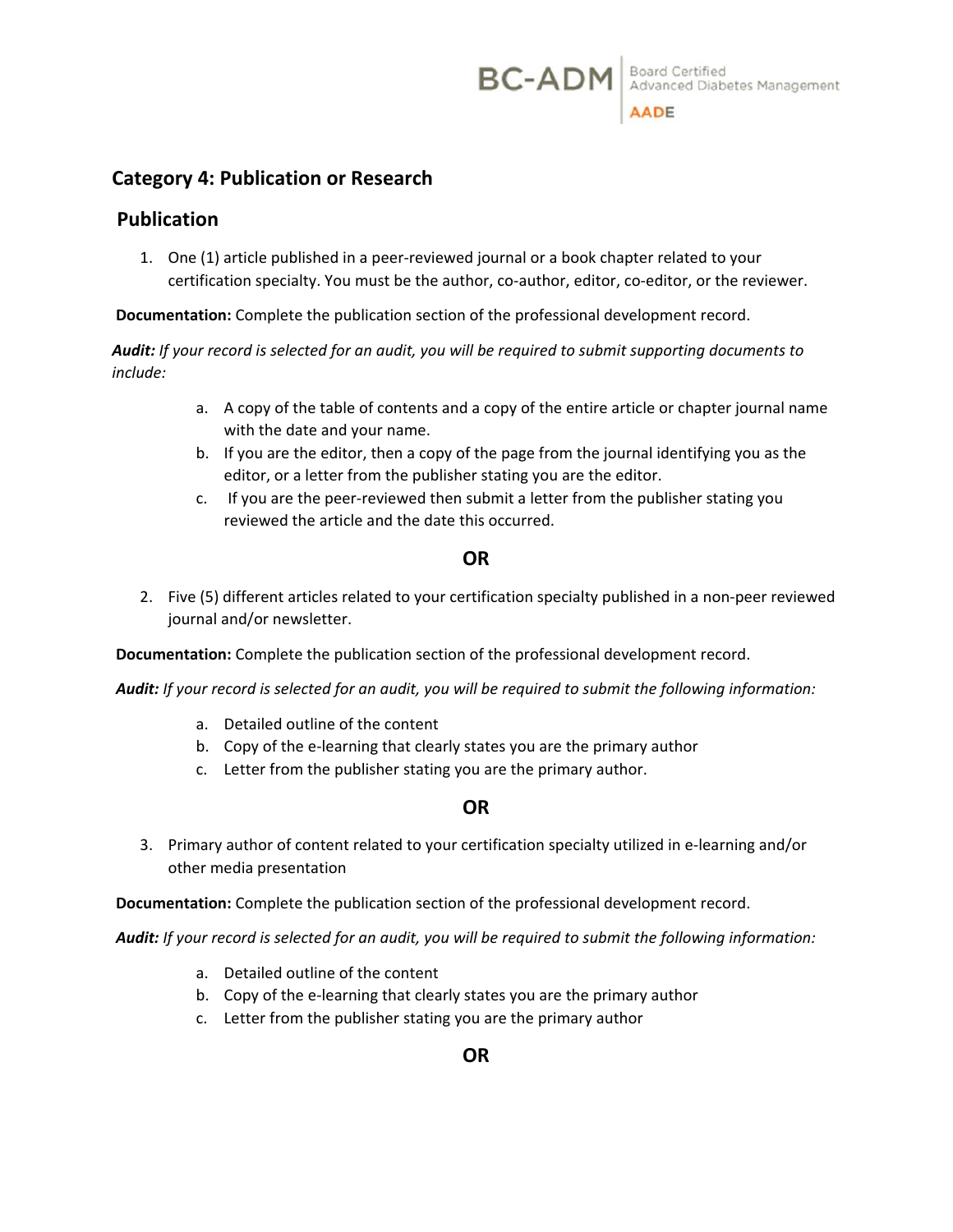4. Primary grant writer for either a federal, state, or national organization project; or grant writing is not a primary component of your employment responsibilities. The purpose of the grant must be related to diabetes education.

 **Documentation:** Complete the publication section of the professional development record.

 *Audit: If your record is selected for an audit, you will be required to submit a copy of the grant summary abstract and the letter from the grant sponsor acknowledging receipt of your grant.* 

#### *Not Accepted:*

Publication (s) that are a component of your job; Patient education materials, course syllabi, etc.; letter(s) to the editor; or publication(s) "in press."

#### **Research**

1. An institutional review board (IRB) research project related to your certification specialty, completed during your five‐year certification period, you are clearly identified as one of the primary researchers; and research is not a primary component of your employment responsibilities.

 **Documentation:** Complete the publication & research section of the professional development record.

*Audit: If your record is selected for audited, you will be required to submit supporting documents such as the copy of the IRB approval letter or IRB letter of exemption and a one‐page abstract, no more than 250 words, describing the research study and findings, and the period the research was conducted.* 

#### **OR**

2. A completed dissertation, thesis or graduate level scholarly project related to your certification specialty.

**Documentation:** Complete the publication & research section of the professional development record.

*Audit: If your record is selected for audited, you will be required to submit supporting documents such as the dissertation or thesis or scholarly project approval letter, a one‐page abstract of no more than 250 words, that describes your dissertation, thesis or scholarly project, findings; and the time period during which the dissertation, thesis or scholarly projected was conducted.* 

**Note:** Academic hours, awarded for your dissertation, thesis, or scholarly project used to meet Category 4 requirements, cannot be used to meet Professional Development Category 1 or 2.

#### **OR**

3. Serve as a content reviewer on an IRB, dissertation, thesis, or scholarly project that is not a component of your employment duties.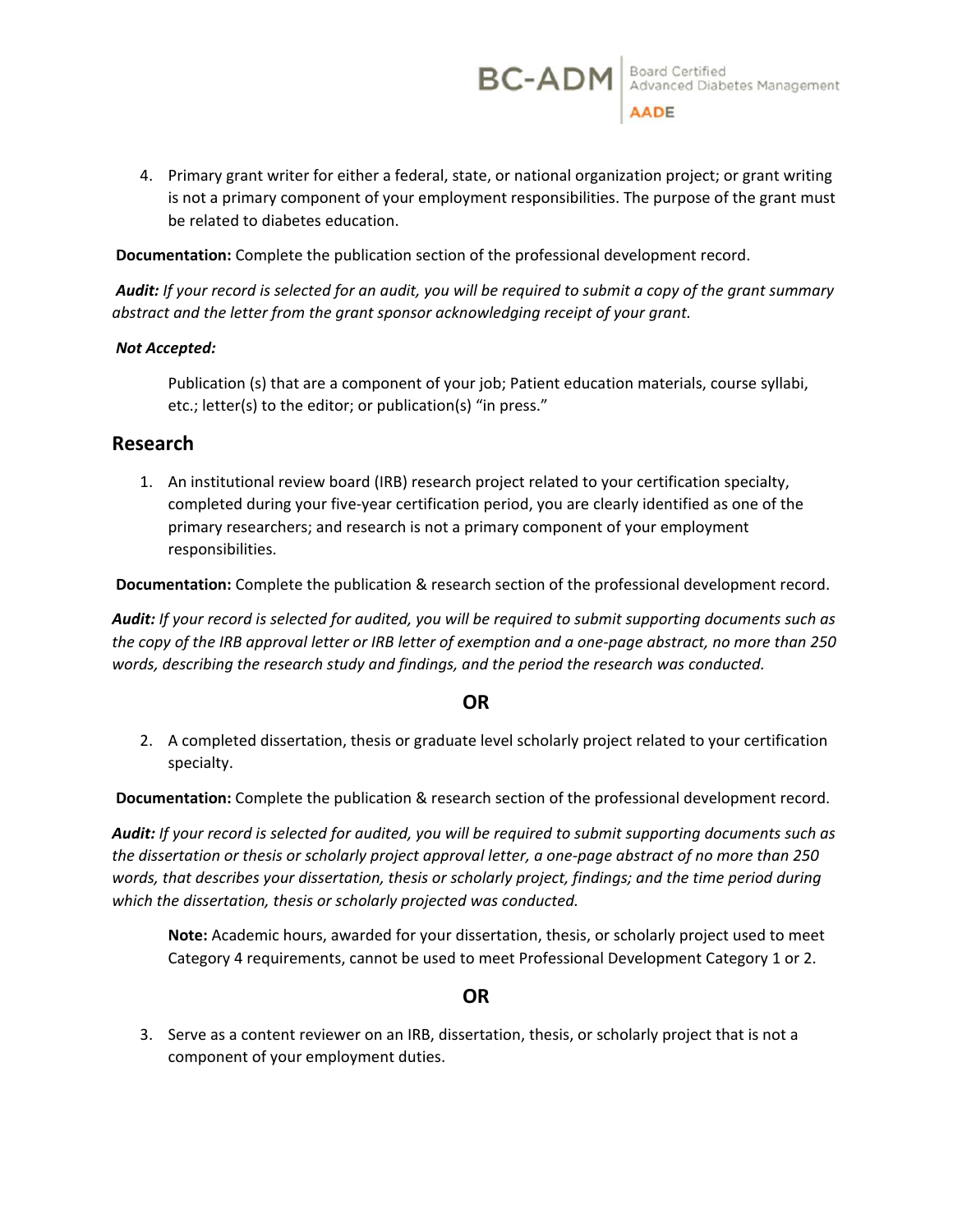**Documentation:** Complete the publication and research section of the professional development record.

*Audit: If your record is selected for audit, you will be required to submit supporting documents from the organization describing this work and the dates you served as the reviewer, e.g. letter on official letter head.* 

**BC-ADM** Board Certified<br>Advanced Diabetes Management AADE

### **OR**

4. Serve as a content expert reviewer of other activities related to your certification specialty and not as a part of your employment duties such as software, e‐learning, etc. (Serving as a product reviewer for your organization is not accepted.)

**Documentation:** Complete the publication & research section of the professional development record.

*Audit: If your record is audited, you will be required to submit documentation from the publisher and/or organization describing the work and the dates you served as the reviewer, e.g. letter on official letterhead*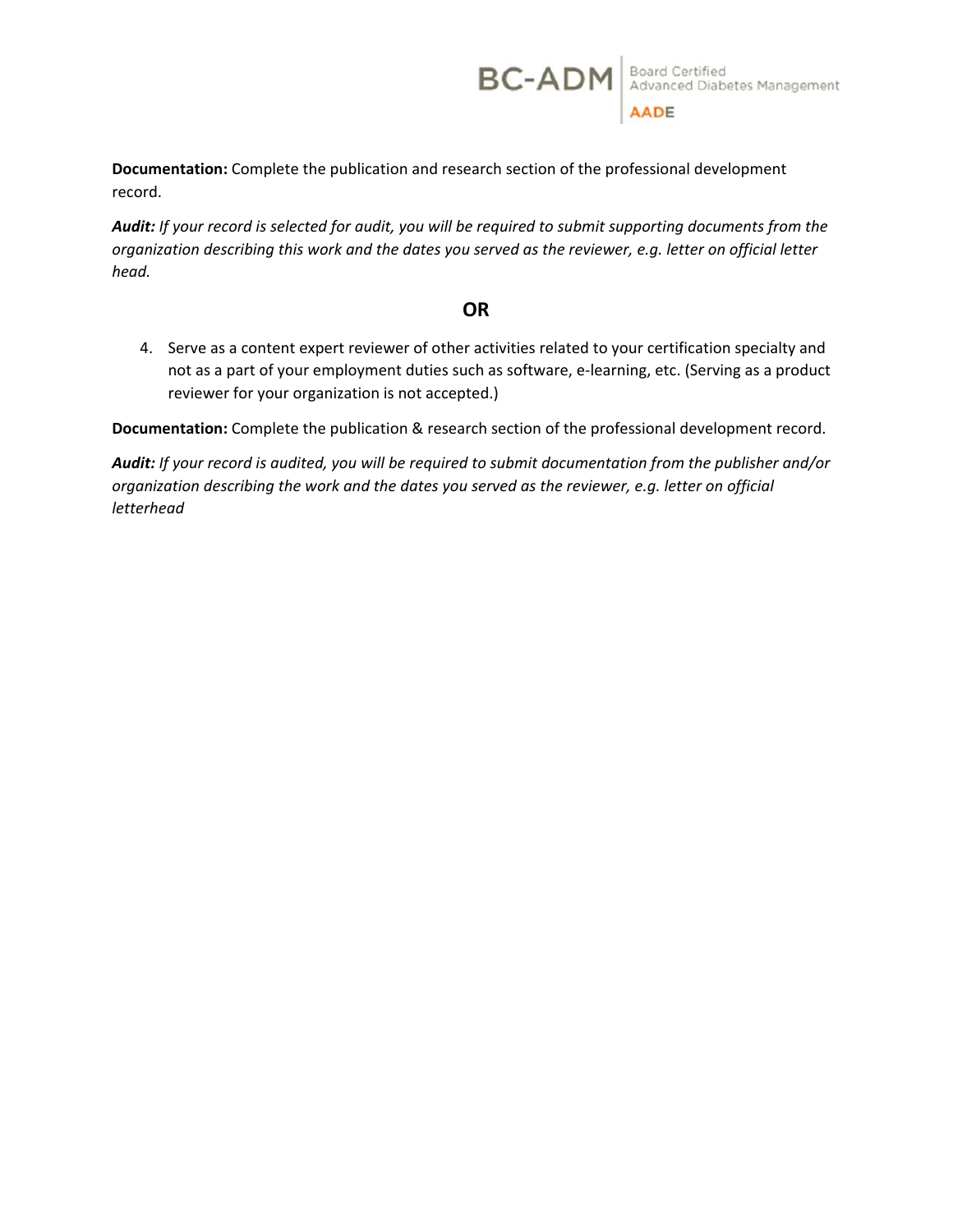## **Category 5: Preceptor**

1. Complete a minimum of 120 hours as a preceptor in which you provided the direct clinical supervision/teaching to students in an academic program that is related to your certification specialty.

### **OR**

2. Provide a minimum of 120 hours of clinical supervision related to your certification specialty to registered nurses in a formal registered nurse refresher or internship program that related to your certification specialty.

For either option above, the following rules apply:

- a. Clinical nurse specialist and nurse practitioners must precept CNS and/or NP students in an academic program related to your certification specialty.
- b. Dietitians can apply preceptor hours for graduate students or other dietitians in advanced diabetes management.
- c. Pharmacists can apply preceptor hours for graduate students or other pharmacists in advanced diabetes management.
- d. Orientation preceptor hours are not accepted.
- e. Preceptor hours cannot be counted toward your certification practice hour requirement.
- f. Faculty may not utilize this category for clinical supervision of students in their educational program.

**Documentation:** Complete the preceptor and professional services section of the professional development record.

*Audit: If your record is selected for audit, you will be required to submit the completed Preceptor Documentation form showing the hours, objectives, outcomes, and location of the preceptor ship, signed by the institution responsible for the person being preceptor. In addition, you will be required to submit a detailed written description of how serving as a preceptor aided you in learning new knowledge in your certification specialist and imparting that information to the person being preceptor.*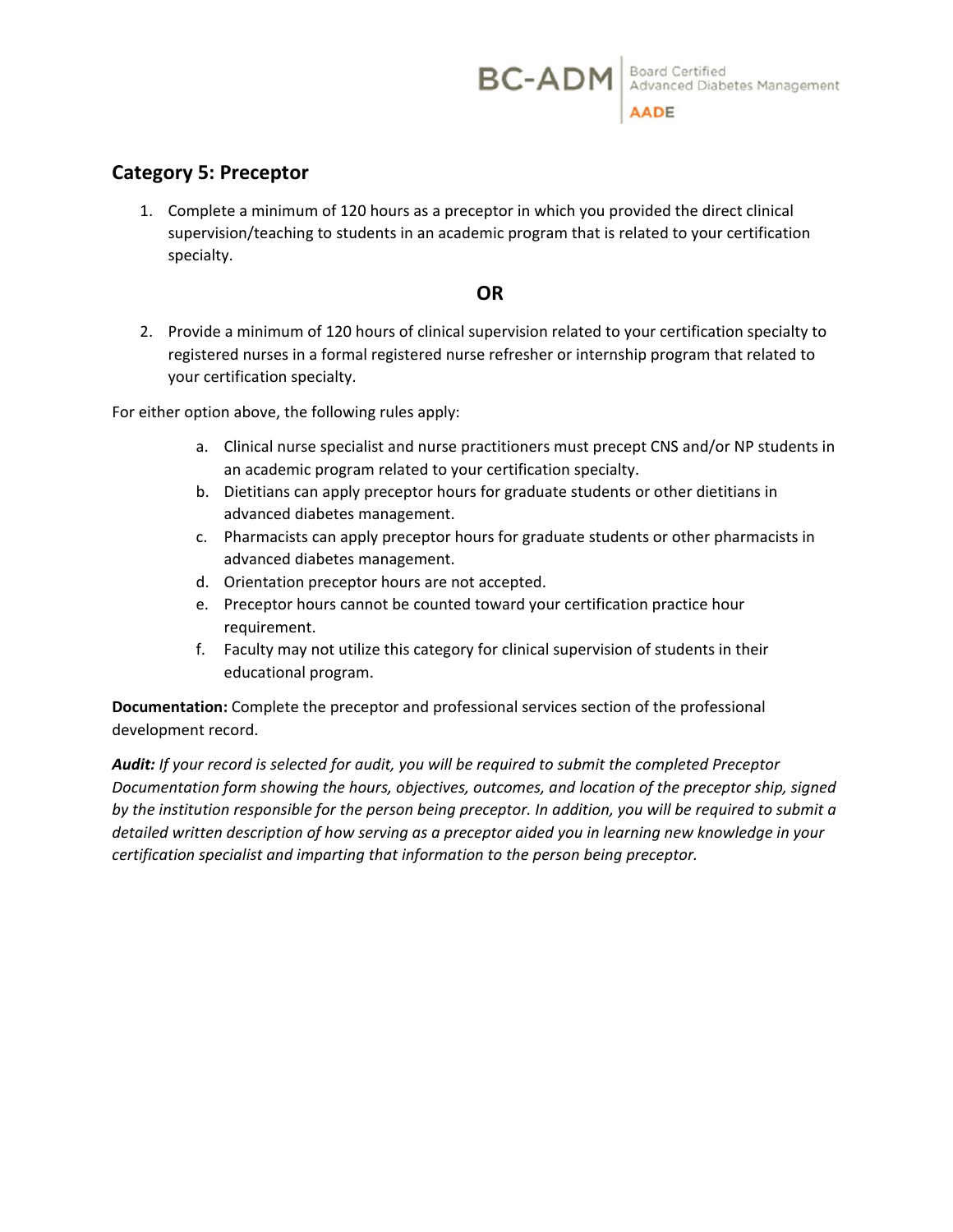## **Category 6: Professional Service –** *(This category may not be doubled)*

1. Complete 2 or more years of volunteer service during your certification period with an international, national, state or local health care related organization in which your certification specialty expertise is required. Examples of accepted volunteer activities include board of directors, committees, editorial boards, review boards, and task forces.

**Documentation:** Complete the preceptor and professional services section of the professional development record.

*Audit: If your record is selected for audit, you must submit the official description of your volunteer duties, a detailed type written description of 500 words or less, describing the impact of this service on your ability to obtain new knowledge in your certification specialty. In addition, you will be required to provide supporting documentation of your volunteer service: e.g. copy of the official letter or other documents from the organization attesting to your service and the dates of the services.*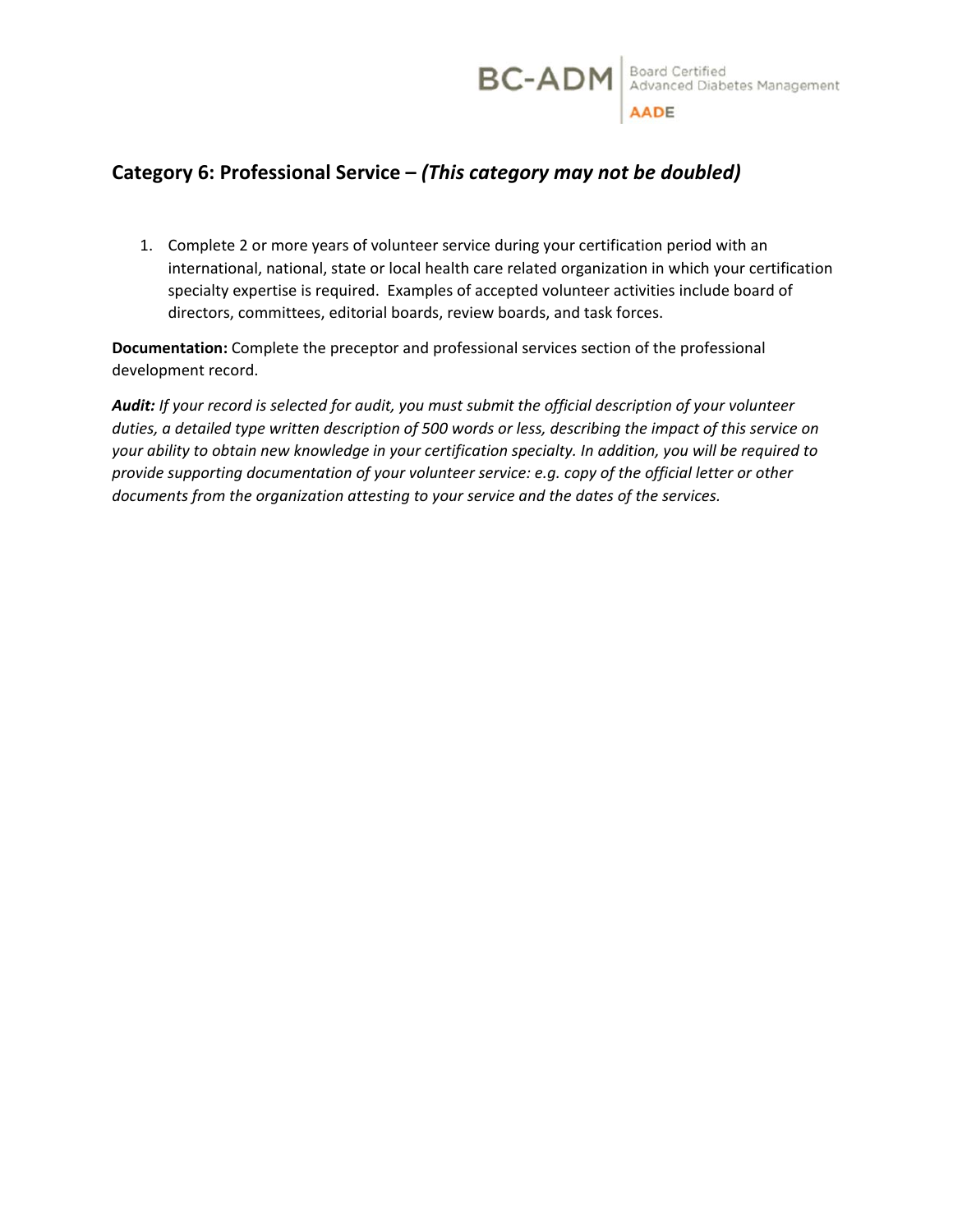

AADE

# Educational Planning Table – (Criteria)

| <b>Program Information:</b>                                                                                                                                                                                                   |                                    |                   |                          |                                                                                         |  |  |  |  |  |
|-------------------------------------------------------------------------------------------------------------------------------------------------------------------------------------------------------------------------------|------------------------------------|-------------------|--------------------------|-----------------------------------------------------------------------------------------|--|--|--|--|--|
|                                                                                                                                                                                                                               |                                    |                   |                          |                                                                                         |  |  |  |  |  |
|                                                                                                                                                                                                                               |                                    |                   |                          |                                                                                         |  |  |  |  |  |
|                                                                                                                                                                                                                               |                                    |                   |                          |                                                                                         |  |  |  |  |  |
| Activity Type (Check one): Knowledge - based ____ Application -based ______ Practice-based _____                                                                                                                              |                                    |                   |                          |                                                                                         |  |  |  |  |  |
|                                                                                                                                                                                                                               |                                    |                   |                          |                                                                                         |  |  |  |  |  |
| I will use this learning activity information as: ______ Knowledge _______ Skills<br><b>Practice</b><br>Other:                                                                                                                |                                    |                   |                          |                                                                                         |  |  |  |  |  |
| Learning Outcome (s) /Performance Indicator: Learning Communication of the Communication of the Communication of the Communication of the Communication of the Communication of the Communication of the Communication of the |                                    |                   |                          |                                                                                         |  |  |  |  |  |
| Select all that apply: $\square$ Professional Development:                                                                                                                                                                    | (Your Profession)                  | □ Patient Outcome | $\Box$ Other: Describe   |                                                                                         |  |  |  |  |  |
| <b>LEARNING OBJECTIVES</b>                                                                                                                                                                                                    | <b>CONTENT</b><br>(Topics)         |                   | <b>PRESENTER/ AUTHOR</b> | <b>TEACHING METHODS/LEARNER</b><br><b>ENGAGEMENT STRATEGIES</b>                         |  |  |  |  |  |
| List learner's objectives in behavioral terms                                                                                                                                                                                 | Provide and outline of the content |                   | List the Author          | List the learner engagement<br>strategies to be used by Faculty,<br>Presenters, Authors |  |  |  |  |  |
|                                                                                                                                                                                                                               |                                    |                   |                          |                                                                                         |  |  |  |  |  |
|                                                                                                                                                                                                                               |                                    |                   |                          |                                                                                         |  |  |  |  |  |
|                                                                                                                                                                                                                               |                                    |                   |                          |                                                                                         |  |  |  |  |  |

**\_\_\_\_\_\_\_\_\_\_\_\_\_\_\_\_\_\_\_\_\_\_\_\_\_\_\_\_\_\_\_\_\_\_\_\_\_\_\_\_\_\_\_\_\_\_\_\_\_\_\_\_\_\_\_\_\_\_\_\_\_\_ \_\_\_\_\_\_\_\_\_\_\_\_\_\_\_\_\_\_\_\_\_\_\_\_\_\_\_\_\_\_\_\_\_\_\_\_** 

**Method of calculating contact hours:** 

**Estimated Number of Contact Hours to be awarded: \_\_\_\_\_\_\_\_\_\_** 

**Completed by: Name and Credentials <b>COMPLETE ASSAULTER ASSAULTER COMPLETE ASSAULTER Date**